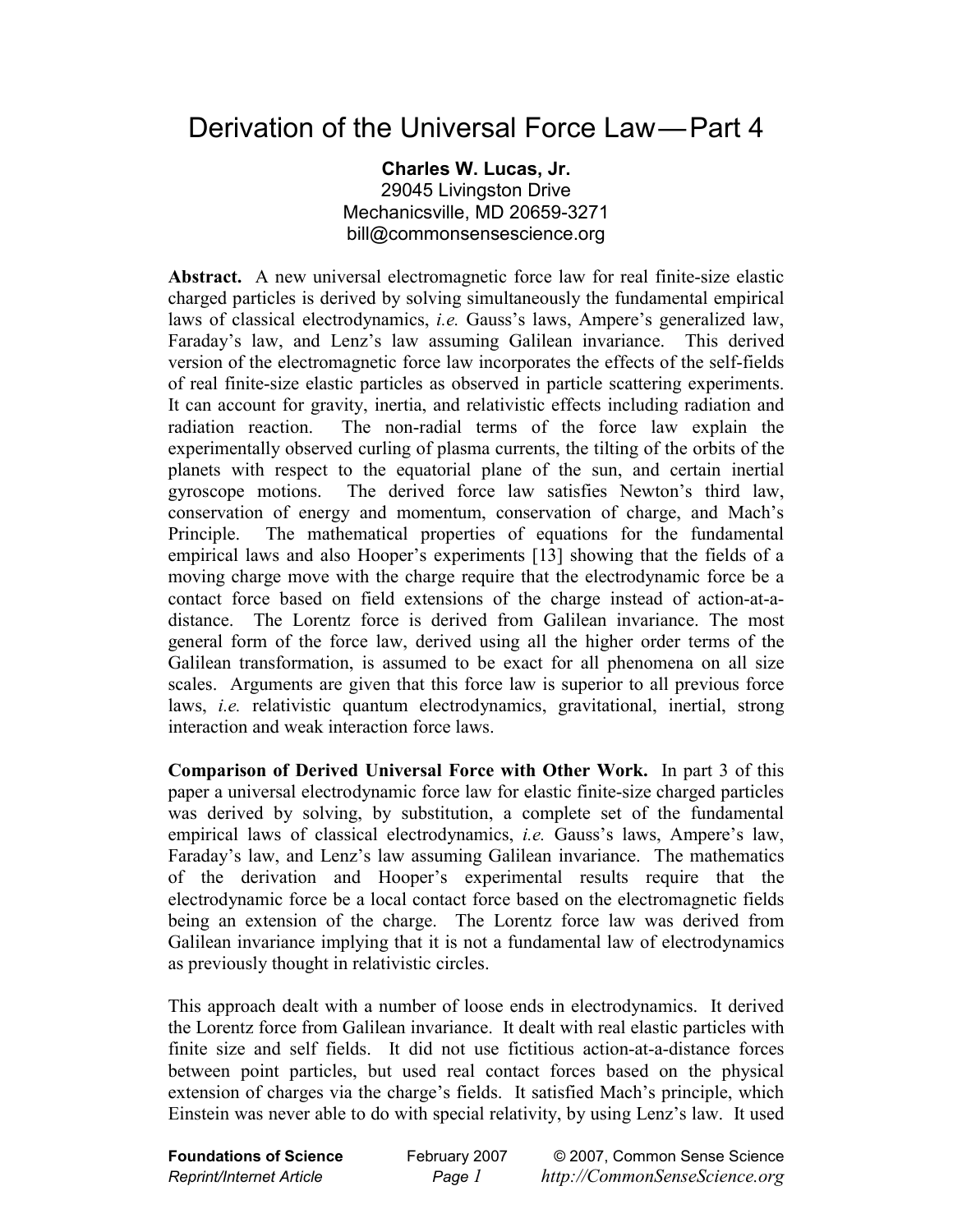the Galilean transformation based upon causality. It conserved energy and momentum 100% of the time compared to quantum electrodynamics which depends on the uncertainty principle to allow it to escape these conservation laws for brief periods of time. It only depended on the relative distance *R*, the relative velocity *V*, the relative acceleration *A*, and the relative *dA/dt* between the interacting charges, implying that the force has the same functional form for all observers irrespective of their states of motion or of their inertial frame of reference. It is a proper relativistic theory according to the classical definition, because it only depends on relative coordinates.

In part 3 of this paper the universal force law for constant velocity was derived. Then this result for the force was extended to cover acceleration terms by assuming that the force was continuous and well-behaved to obtain the result below.

 $\sim$ 

$$
\vec{F}(\vec{R}, \vec{V}, \vec{A}, \ldots) = q q' \frac{\left(1 - \vec{\beta}^2\right) \vec{R} + \frac{2 \vec{R}^2}{c^2} \vec{A}}{\vec{R}^2 \left[\vec{R}^2 - \frac{\left\{\vec{R} \times \left(\vec{R} \times \vec{\beta}\right)\right\}^2}{\vec{R}^2}\right]^{1/2}} - q q' \left(1 - \vec{\beta}^2\right) \frac{\left(\vec{\beta} \cdot \vec{R}\right) \vec{R} \times \left(\vec{R} \times \vec{\beta}\right) + \left(\vec{R} \cdot \vec{R}\right) \vec{R} \times \left(\vec{R} \times \frac{\vec{A}}{c^2}\right)}{\vec{R}^2 \left[\vec{R}^2 - \frac{\left\{\vec{R} \times \left(\vec{R} \times \vec{\beta}\right)\right\}^2}{\vec{R}^2}\right]^{3/2}}
$$
\n(48)

This force, in the limit of constant velocity with acceleration  $A = 0$ , corresponds to the covariant relativistic electrodynamic force of equation (12 in part 1) based on Maxwell's equations [9b p. 555 or 9c p. 560]. It appears to be fully "relativistic" without any reference to Einstein's Special Relativity Theory or retarded fields or their unique assumptions. It accounts for relativistic radiation effects as will be shown in this part of the paper.

There are other versions of the electrodynamic force in the scientific literature. This derived version of the electromagnetic force law is equivalent to Phipps's [4] and Wesley's [5] proposed relativistic version in the limiting case of transverse or circular motion with  $A = 0$  to order  $V^2/c^2$ .

$$
\vec{F}(\vec{R}, \vec{V}, \vec{A})_{\vec{R} \perp \vec{V}, \vec{A} = 0} = \frac{qq'\vec{R}}{R^3} \left[ \frac{\left(1 - \beta^2\right)}{\left(1 - \beta^2 \sin^2\theta\right)^{1/2}} \right]_{\theta = \pi/2} = \frac{qq'\vec{R}}{R^3} \left[ 1 - \frac{\vec{V}^2}{c^2} \right]^{1/2} \approx \vec{F}_{Phipps} \quad (49)
$$
\n
$$
= \frac{qq'\vec{R}}{R^3} \left[ 1 - \frac{\vec{V}^2}{c^2} \right]^{1/2} \approx \vec{F}_{Wesley}
$$

**Foundations of Science** February 2007 © 2007, Common Sense Science *Reprint/Internet Article Page 2 http://CommonSenseScience.org*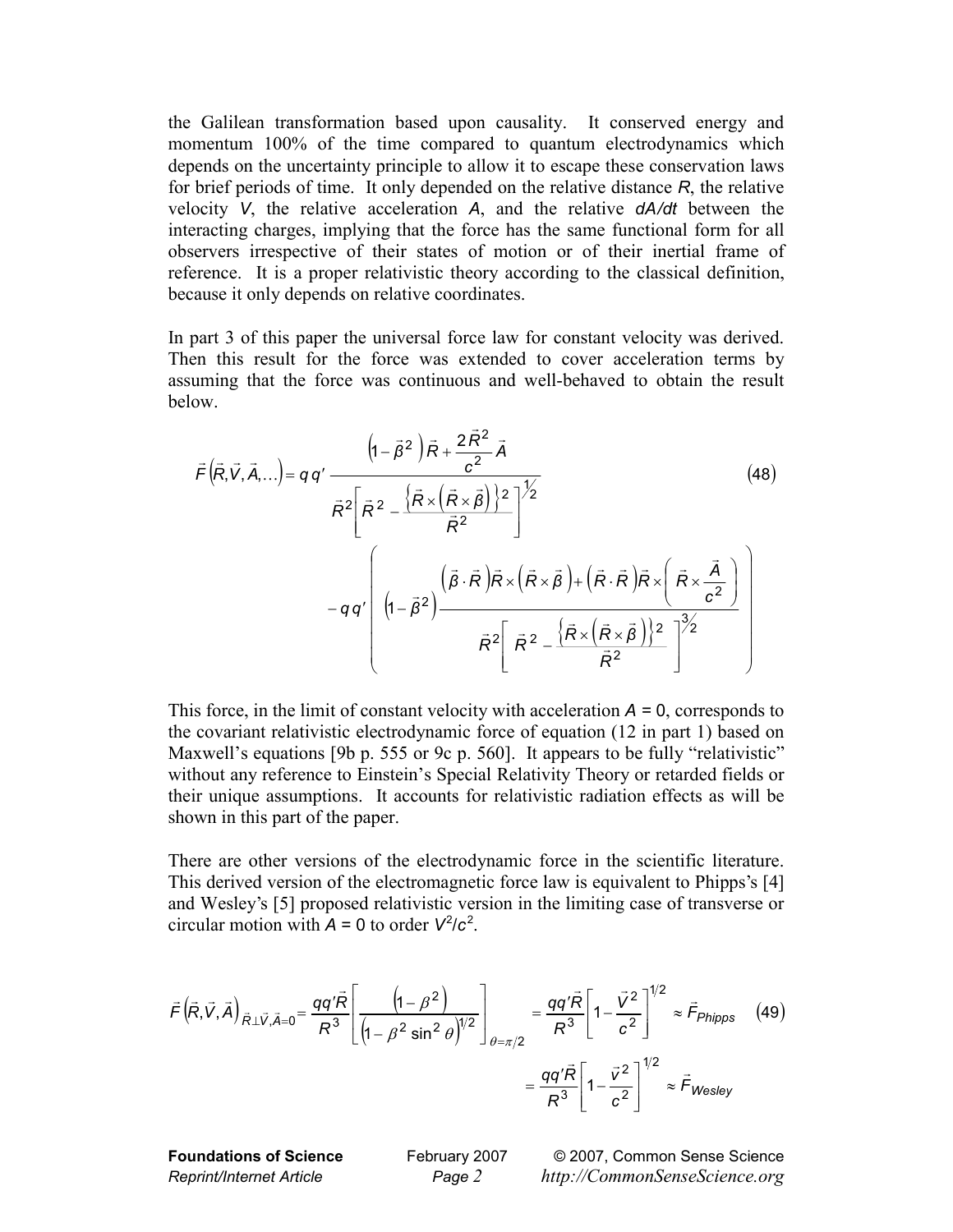It is also equivalent to Weber's [6] version of the force law for linear motion, *i.e.*  $\vec{V}$  *R*<sup> $\parallel$ </sup> *A* such that sin  $\theta = 0$ .

$$
\vec{F}\left(\vec{R},\vec{V},\vec{A}\right)_{\vec{R}}\|\vec{V}\|\vec{A} = \frac{qq'}{\vec{R}^3} \left[\left(1-\frac{\vec{V}^2}{c^2}\right)\vec{R} + \frac{2\vec{R}^2}{c^2}\vec{A}...\right] \approx \vec{F}_{Weber}
$$
(50)

In the non-relativistic limit  $v \ll c$  the magnetic field which is proportional to **V**/*c* x **E** may be neglected such that

$$
\vec{F}_{V << c} \approx q \vec{E}_{V << c} \approx q \vec{E}_{o} + q \left( \vec{E}_{a} + \vec{E}_{Rad} \right) \approx \frac{qq' \vec{R}}{R^{3}} + \frac{qq'}{c^{2}R} \left[ 2\vec{A} + \hat{R} \left( \hat{R} \cdot \vec{A} \right) - \vec{A} \right]
$$
(51)  

$$
= \frac{qq' \vec{R}}{R^{3}} + \frac{qq'}{c^{2}R} \left[ \vec{A} + \hat{R} \left( \hat{R} \cdot \vec{A} \right) \right]
$$

This is identical to the result for the Taylor series expansion of the Lienard-Wiechert electric field for  $V = 0$  and  $A > 0$  [9c, p. 698 problem 14.2].

**Acceleration Fields and Radiation.** In order to determine the radiation fields due to acceleration, it is convenient to define the electromagnetic fields and force **F** in terms of their electric and magnetic components.

$$
\vec{F}_E = q\vec{E}(\vec{R}) = q\left[\vec{E}_o(\vec{R}) + \vec{E}_i(\vec{R})\right]
$$
\n
$$
\vec{F}_M = \frac{\vec{V}}{c} \times \left[\vec{B}_o(\vec{R}) + \vec{B}_i(\vec{R})\right]
$$
\n(52)

The induced fields may be defined in terms of the type of motion that produced them, *i.e.*

$$
\vec{E}_i(\vec{R}) = \vec{E}_V(\vec{R}) + \vec{E}_A(\vec{R}) + \vec{E}_{Rad}(\vec{R}) + \dots \n\vec{B}_i(\vec{R}) = \vec{B}_V(\vec{R}) + \vec{B}_A(\vec{R}) + \vec{B}_{Rad}(\vec{R}) + \dots
$$
\n(53)

Thus

$$
\vec{F} = \vec{F}_{E0} + \vec{F}_{EV} + \vec{F}_{Ea} + ... + \vec{F}_{Bo} + \vec{F}_{BV} + \vec{F}_{Ba} + ... + \vec{F}_{Rad}
$$
(54)

Since the velocity term in the induced fields is known experimentally to *not* obey the superposition principle, it is assumed that the acceleration and higher order time derivative terms also do not obey the superposition principle. Thus each of these fields should have unique properties and may correspond to the unique static, velocity and acceleration electric and magnetic fields reported by Hooper [13, pp. 9-15].

| <b>Foundations of Science</b>   | February 2007 | © 2007, Common Sense Science  |
|---------------------------------|---------------|-------------------------------|
| <b>Reprint/Internet Article</b> | Page 3        | http://CommonSenseScience.org |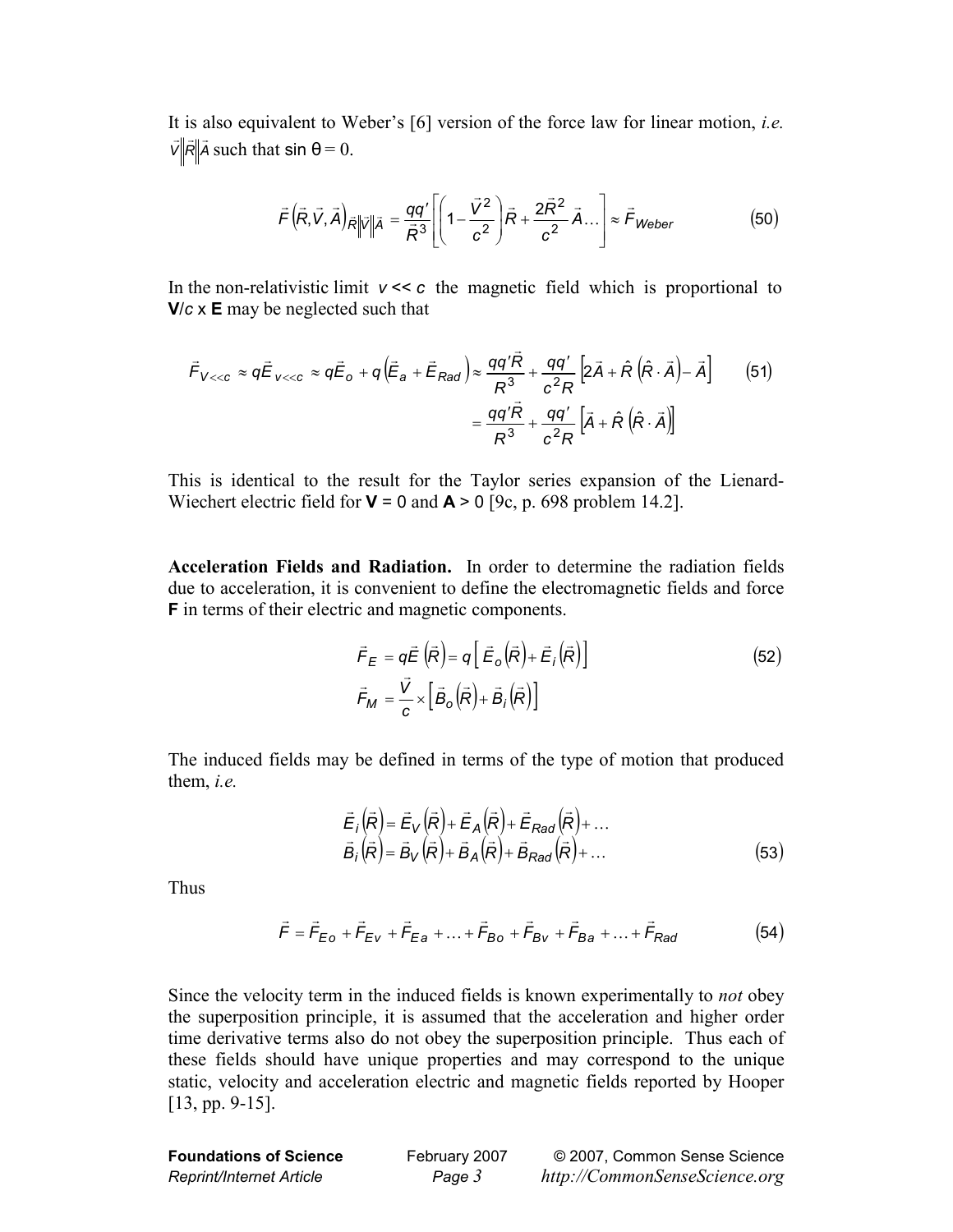Comparing equation (54) with equation (48) one obtains

$$
\vec{F}_{E0} + \vec{F}_{EV} = \frac{qq'\vec{R}}{R^3} \frac{\left(1 - \beta^2\right)}{\left(1 - \beta^2 \sin^2 \theta\right)^{3/2}} = q'\left(\vec{E}_0 + \vec{E}_V\right)
$$
\n
$$
\vec{F}_{B0} + \vec{F}_{BV} = \frac{qq'\vec{R}}{R^3} \frac{\left(1 - \beta^2\right)\beta^2 \sin^2 \theta}{\left(1 - \beta^2\right)\beta^2 \sin^2 \theta} + \frac{qq'\left(1 - \beta^2\right)\left(\vec{\beta} \cdot \vec{R}\right)\vec{R} \times \left(\vec{R} \times \vec{\beta}\right)}{\left(1 - \beta^2 \sin^2 \theta\right)^{3/2}} \vec{F}_{R4}
$$
\n
$$
\vec{F}_{Rad} = \frac{qq'}{c^2 R^3} \left(1 - \beta^2\right) \frac{\vec{R} \times \left(\vec{R} \times \vec{A}\right)}{\left(1 - \beta^2 \sin^2 \theta\right)^{3/2}} = q\vec{E}_{Rad}
$$
\n(55)

where the explicit vector dependence has been removed from the denominator.

**Radiation from Real Finite-Size Particles.** If a charged particle is accelerated, it is observed to give off radiation. This radiation is due to the curling motion of the electric and magnetic fields produced by the acceleration. The instantaneous energy flux of the radiation is given by the Poynting vector **S** [9c, p. 665].



**Figure 6.**  Searchlight Effect Radiation Pattern for Charge Accelerated in its Direction of Motion

$$
\vec{S} = \frac{c}{4\pi} \vec{E}_{Rad} \times \vec{B}_{Rad} = \frac{c}{4\pi} \left| \vec{E}_{Rad} \right|^2 \hat{R} = \frac{q^2}{4\pi c^3 R^2} \frac{\left(1 - \beta^2\right)^2}{\left(1 - \beta^2 \sin^2 \theta\right)^3} \left| \hat{R} \times \left(\hat{R} \times \vec{A}\right) \right|^2 \quad (56)
$$

where  $\theta$  is the angle between **R** and **V**, and all observed radiation is due to acceleration. Thus the power radiated per solid angle is

$$
\frac{dP}{d\Omega} = R^2 \left| \vec{S} \right| = \frac{q^2}{4\pi c^3} \frac{\left(1 - \beta^2\right)^2}{\left(1 - \beta^2 \sin^2 \theta\right)^3} \left| \hat{R} \times \left(\hat{R} \times \vec{A}\right) \right|^2 \tag{57}
$$

In the non-relativistic limit *V*/c<<1

$$
\frac{dP}{d\Omega} = \frac{q^2}{4\pi c^3} |\vec{A}|^2 \sin^2 \theta' \tag{58}
$$

where  $\theta$  is the angle between **R** and **A**. The total instantaneous power radiated is obtained by integrating *dP*/*d*Ω over all solid angles.

This is the standard Larmor formula for total power radiated from a nonrelativistic accelerated charge [9a p. 469 or 9b p. 659 or 9c, p. 665]. For the relativistic case where **V** is perpendicular to **R** such that  $\sin \theta = 1$  or  $\mathbf{R} \cdot \mathbf{V} = 0$ 

| <b>Foundations of Science</b> | February 2007 | © 2007, Common Sense Science  |
|-------------------------------|---------------|-------------------------------|
| Reprint/Internet Article      | Page 4        | http://CommonSenseScience.org |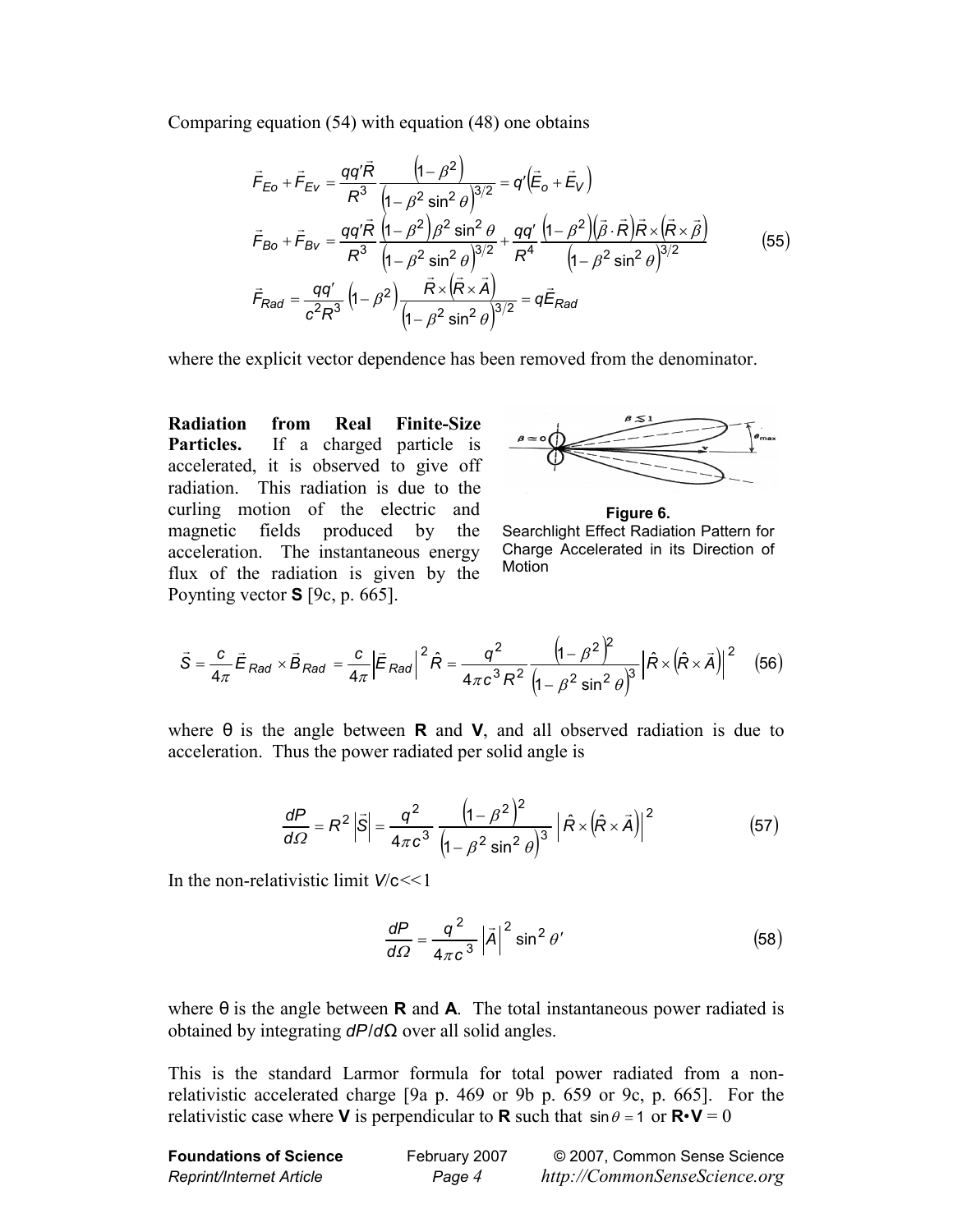$$
\frac{dP}{d\Omega} = \frac{q^2}{4\pi c^3} \frac{\left(1 - \beta^2\right)^2}{\left(1 - \beta^2 \sin^2 \theta\right)^3} |\vec{A}|^2 \sin^2 \theta
$$
\n
$$
P = \frac{2q^2}{3c^3} \gamma^4 |\vec{A}|^2 \left(1 - \beta^2\right) = \frac{2q^2}{3c^3} \gamma^4 \left[ \vec{A}^2 - (\vec{V} \times \vec{A})^2 \right]
$$
\n(60)

where  $\vec{A}^2 (1 - \beta^2) = \vec{A}^2 - (\vec{V}/c \times \vec{A})^2$  since  $\vec{V} \cdot \vec{A} = 0$ . This is the fully relativistic Lienard result first obtained in 1898 [9a p. 470, 9b p. 660, 9c p. 666]. Note that there is a relationship between  $\theta$  and  $\theta'$ , *i.e.*  $\sin \theta \rightarrow 1$  as  $\sin \theta' \rightarrow 0$ . This causes all the radiation to be emitted at very small angles θ producing the search light effect observed in particle accelerators and shown in Figure 6.

**Nature of Light and its Circuit.** The electrodynamic force is a local contact type of force in which the fields are an extension of the charge. The fields have tensile strength and extend to great distances. In this case light is a ripple of angular momentum in the fields of the particle. All field lines start on a charge and end on a charge as shown in Figures 2b and 2c in Part 1. Since most charges appear in neutral pairs throughout the universe, most of the field lines return to the nearby charge of the opposite sign. Thus there is a circuit of some sort that brings light back to its original source, since it travels on the fields of the particle that emitted it. This notion is similar to some ideas in General Relativity Theory that matter can bend the direction of light. These field extensions of the charge define the fabric of space. They physically define the ether of General Relativity theory which Einstein was never able to do.

**Summary of Results.** A universal electrodynamic force law for elastic finite-size charged particles was derived by simultaneously solving, by substitution, the fundamental empirical laws of classical electrodynamics, *i.e.* Gauss's laws, Ampere's law, Faraday's law, Lorentz's law, and Lenz's law assuming Galilean invariance. The mathematics of the derivation and Hooper's experimental results [13] require that the electrodynamic force be a local contact force based on the electromagnetic fields being an extension of the charges.

This newly derived version of Weber's force law appears to be fully "relativistic" without any reference to Einstein's Special Relativity Theory or retarded fields. It accounts for relativistic effects including radiation. Finally the field extensions of the charges in the universe physically define the fabric of space or the ether of General Relativity theory. Einstein was never able to physically define the fabric of space. He was only able to describe it mathematically.

This approach deals with a number of loose ends in electrodynamics. It derives the Lorentz force from Galilean invariance. It deals with real elastic particles with finite size and self fields. It does not use fictitious action-at-a-distance forces but uses real contact forces based on the physical extension of charges via the charge's fields. It satisfies Mach's principle, which Einstein was never able to do

| Foundations of Science   |  |
|--------------------------|--|
| Reprint/Internet Article |  |